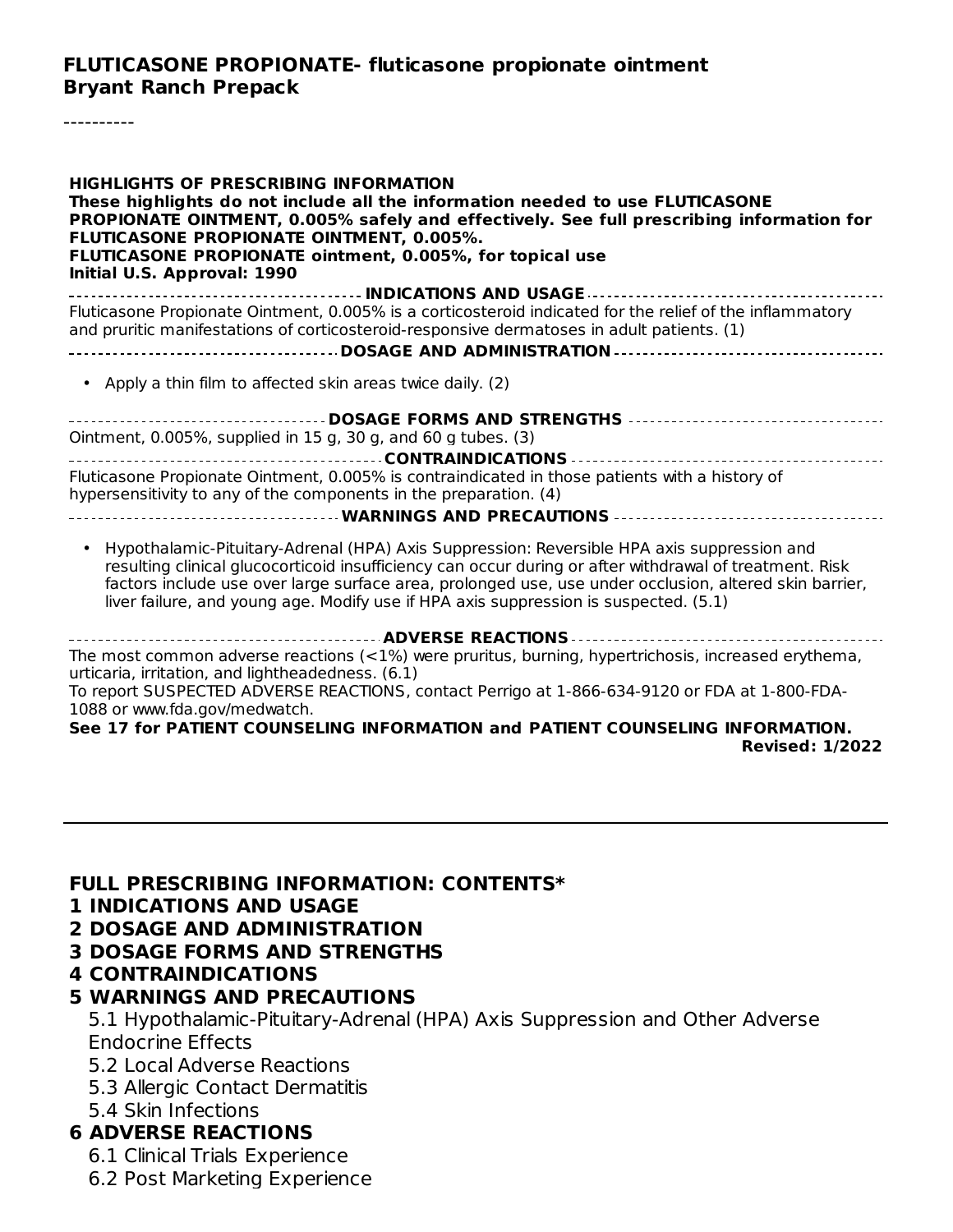#### 6.2 Post Marketing Experience **8 USE IN SPECIFIC POPULATIONS**

- 8.1 Pregnancy
- 8.3 Nursing Mothers
- 8.4 Pediatric Use
- 8.5 Geriatric Use

# **11 DESCRIPTION**

# **12 CLINICAL PHARMACOLOGY**

- 12.1 Mechanism of Action
- 12.2 Pharmacodynamics
- 12.3 Pharmacokinetics

### **13 NONCLINICAL TOXICOLOGY**

13.1 Carcinogenesis, Mutagenesis, Impairment of Fertility

# **16 HOW SUPPLIED/STORAGE AND HANDLING**

### **17 PATIENT COUNSELING INFORMATION**

\* Sections or subsections omitted from the full prescribing information are not listed.

### **FULL PRESCRIBING INFORMATION**

# **1 INDICATIONS AND USAGE**

Fluticasone Propionate Ointment, 0.005% is a corticosteroid indicated for the relief of the inflammatory and pruritic manifestations of corticosteroid-responsive dermatoses in adult patients.

# **2 DOSAGE AND ADMINISTRATION**

Apply a thin film of Fluticasone Propionate Ointment, 0.005% to the affected skin areas twice daily. Rub in gently.

Avoid use with occlusive dressing.

Fluticasone Propionate Ointment, 0.005% is for topical use only; it is not for ophthalmic, oral, or intravaginal use.

# **3 DOSAGE FORMS AND STRENGTHS**

Ointment, 0.005%. Each gram of Fluticasone Propionate Ointment, 0.005% contains 0.05 mg fluticasone propionate in a white to off-white translucent ointment base.

Fluticasone Propionate Ointment, 0.005% is supplied in 15 g, 30 g, and 60 g tubes.

# **4 CONTRAINDICATIONS**

Fluticasone Propionate Ointment, 0.005% is contraindicated in those patients with a history of hypersensitivity to any of the components in the preparation.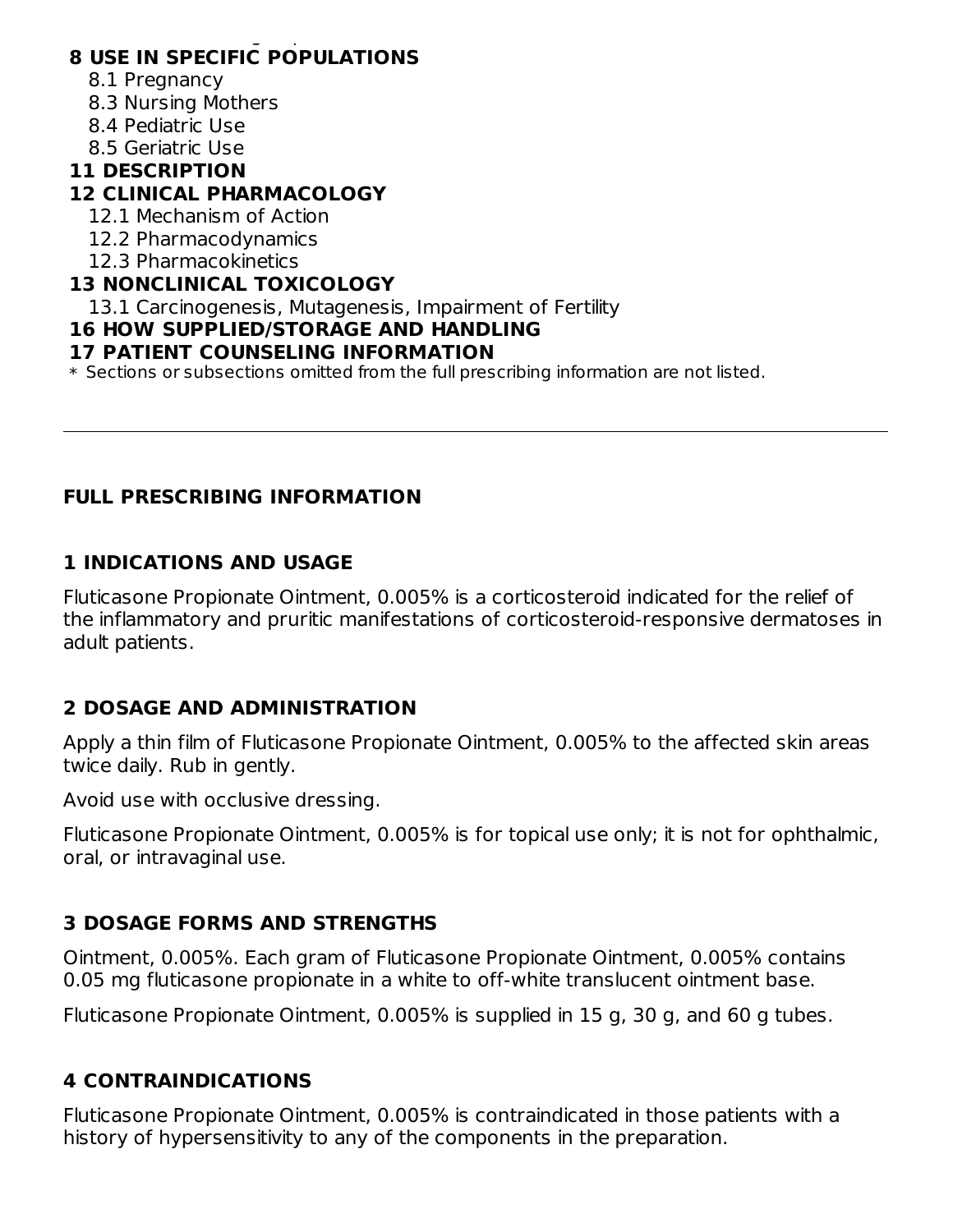### **5 WARNINGS AND PRECAUTIONS**

#### **5.1 Hypothalamic-Pituitary-Adrenal (HPA) Axis Suppression and Other Adverse Endocrine Effects**

Topical corticosteroids, including Fluticasone Propionate Ointment, 0.005%, can produce reversible HPA axis suppression with the potential for clinical glucocorticoid insufficiency. Factors that predispose to HPA axis suppression include large treatment surface areas, prolonged use, use under occlusion, altered skin barrier, liver failure, and young age. Cushing's syndrome, hyperglycemia, and unmasking of latent diabetes mellitus can also result from systemic absorption of topical corticosteroids.

If HPA axis suppression is suspected, gradually withdraw the drug, reduce the frequency of application, or substitute with a less potent corticosteroid. An ACTH stimulation test may be helpful in evaluating patients for HPA axis suppression.

Pediatric patients may be at greater risk of HPA axis suppression due to their higher skin surface area to body mass ratios [see Use in Specific Populations (8.4)].

HPA axis suppression may occur during or after withdrawal of treatment. If HPA axis suppression is suspected, gradually withdraw the drug, reduce the frequency of application, or substitute with a less potent corticosteroid. Evaluation of HPA axis suppression may be done by using the cosyntropin stimulation test.

### **5.2 Local Adverse Reactions**

Fluticasone Propionate Ointment, 0.005% may cause local adverse reactions, including skin atrophy [see Adverse Reactions (6.1, 6.2)]. The risk is greater with use under occlusion.

### **5.3 Allergic Contact Dermatitis**

Allergic contact dermatitis with topical corticosteroids is usually diagnosed by observing failure to heal rather than noting a clinical exacerbation. Such an observation can be corroborated with appropriate diagnostic patch testing. Discontinue Fluticasone Propionate Ointment, 0.005% if appropriate.

### **5.4 Skin Infections**

If concomitant skin infections are present or develop, use an appropriate antimicrobial. If a favorable response does not occur promptly, discontinue use of Fluticasone Propionate Ointment, 0.005% until the infection has been adequately controlled.

### **6 ADVERSE REACTIONS**

The following adverse reactions are discussed in greater detail in other sections of the labeling:

- HPA Axis Suppression and Other Adverse Endocrine Effects [see Warnings and Precautions (5.1)]
- Local Adverse Reactions [see Warnings and Precautions (5.2)]
- Concomitant Skin Infections [see Warnings and Precautions (5.3)]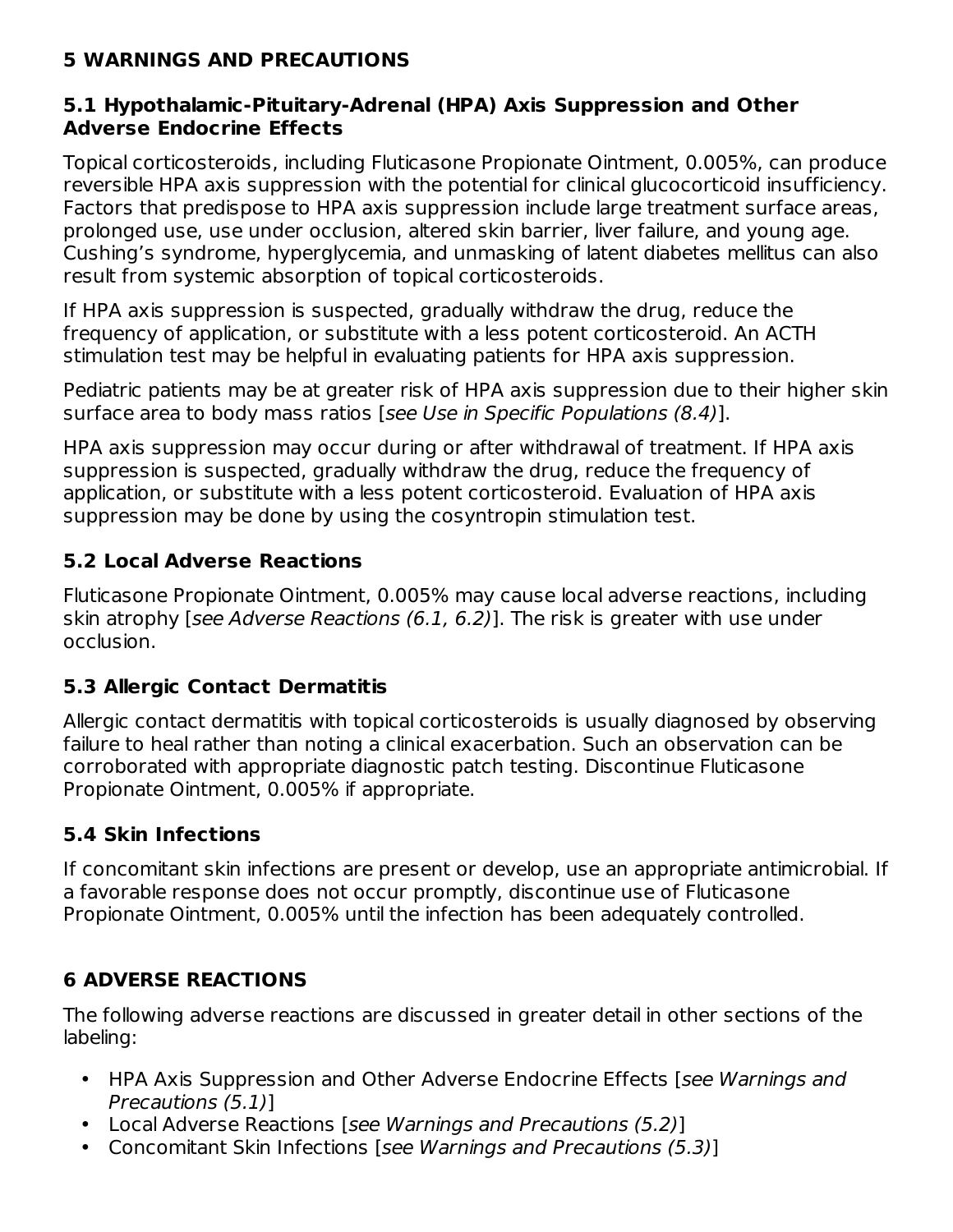# **6.1 Clinical Trials Experience**

Because clinical trials are conducted under widely varying conditions, adverse reaction rates observed in the clinical trials of a drug cannot be directly compared to rates in the clinical trials of another drug and may not reflect the rates observed in practice.

In controlled clinical trials, the total incidence of adverse reactions associated with the use of fluticasone propionate ointment, 0.005% was approximately 4%. These adverse reactions were usually mild, self-limiting, and consisted primarily of pruritus, burning, hypertrichosis, increased erythema, urticaria, irritation, and lightheadedness. Each of these events occurred individually in less than 1% of patients.

# **6.2 Post Marketing Experience**

The following local adverse reactions have been identified during post-approval use of Fluticasone Propionate Ointment, 0.005%: acneiform dermatitis, edema, rash, hypoaesthesia, pustular psoriasis, skin atrophy.

The following systemic adverse reactions have been identified during post-approval use of Fluticasone Propionate Ointment, 0.005%: immunosuppression/Pneuocystis jirovecii/ pneumonia/leukopenia/thrombocytopenia; hyperglycemia/glycosuria; Cushing syndrome; generalized body edema/blurred vision; and acute urticarial reaction (edema, urticaria, pruritus, and throat swelling).

The following local adverse reactions have also been reported with the use of topical corticosteroids: telangiectasia, striae, dryness, folliculitis, hypopigmentation, perioral dermatitis, allergic contact dermatitis, secondary infection, and miliaria.

Because these reactions are reported voluntarily from a population of uncertain size, it is not always possible to reliably estimate their frequency or establish a causal relationship to drug exposure.

# **8 USE IN SPECIFIC POPULATIONS**

### **8.1 Pregnancy**

Pregnancy Category C

There are no adequate and well-controlled studies in pregnant women. Therefore, Fluticasone Propionate Ointment, 0.005% should be used during pregnancy only if the potential benefit justifies the potential risk to the fetus.

Systemic embryofetal development studies were conducted in mice, rats, and rabbits.

Subcutaneous does of 15, 45 and 150 μg/kg/day of fluticasone propionate were administered to pregnant female mice from gestation days 6 to 15. A teratogenic effect characteristic of corticosteroids (cleft palate) was noted after administration of 45 and 150 μg/kg/day (less than the MRHD in adults based on body surface area comparisons) in this study. No treatment related effects on embryofetal toxicity or teratogenicity were noted at 15 μg/kg/day (less than the MRHD in adults based on body surface area comparisons).

Subcutaneous doses of 10, 30 and 100 μg/kg/day of fluticasone propionate were administered to pregnant female rats in two embryofetal development studies (one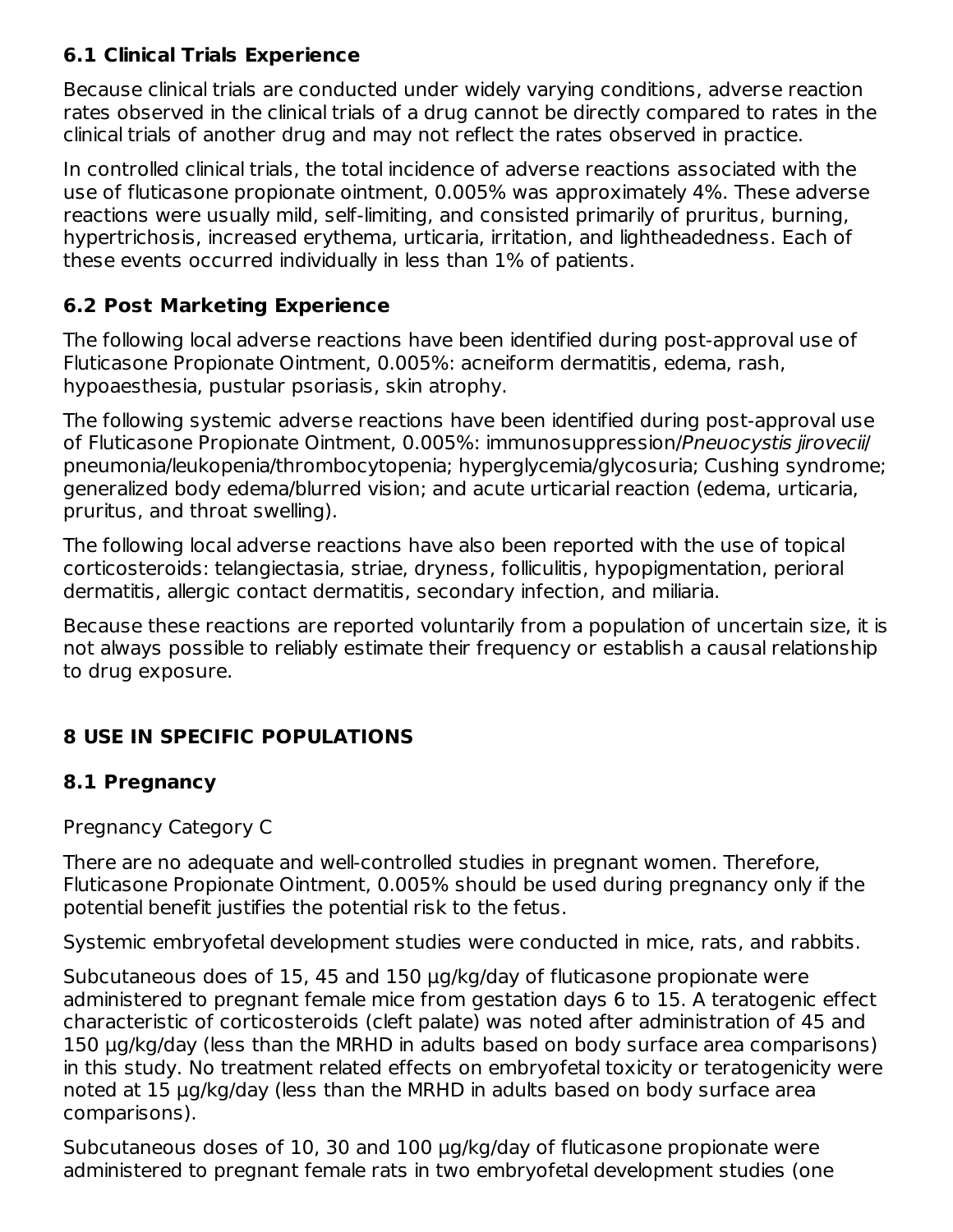study administered fluticasone propionate from gestation days 6 to 15 and the other study from gestation days 7 to 17). In the presence of maternal toxicity, fetal effects noted at 100 μg/kg/day (less than the MRHD in adults based on body surface area comparisons) included decreased fetal weights, omphalocele, cleft palate, and retarded skeletal ossification. No treatment related effects on embryofetal toxicity or teratogenicity were noted at 10 μg/kg/day (less than the MRHD in adults based on body surface area comparisons).

Subcutaneous doses of 0.08, 0.57 and 4 μg/kg/day of fluticasone propionate were administered to pregnant female rabbits from gestation days 6 to 18. Fetal effects noted at 4 μg/kg/day (less than the MRHD in adults based on body surface area comparisons) included decreased fetal weights, cleft palate and retarded skeletal ossification. No treatment related effects on embryofetal toxicity or teratogenicity were noted at 0.57 μg/kg/day (less than the MRHD in adults based on body surface area comparisons).

Oral doses of 3, 30 and 300 μg/kg/day fluticasone propionate were administered to pregnant female rabbits from gestation days 8 to 20. No fetal or teratogenic effects were noted at oral doses up to 300 μg/kg/day (less than MRHD in adults based on body surface area comparisons) in this study. However, no fluticasone propionate was detected in the plasma in this study, consistent with the established low bioavailability following oral administration.

Fluticasone propionate crossed the placenta following administration of a subcutaneous or an oral dose of 100 μg/kg tritiated fluticasone propionate to pregnant rats.

### **8.3 Nursing Mothers**

Systemically administered corticosteroids appear in human milk and can suppress growth, interfere with endogenous corticosteroid production, or cause other untoward effects. It is not known whether topical administration of corticosteroids could result in sufficient systemic absorption to produce detectable quantities in human milk. Because many drugs are excreted in human milk, caution should be exercised when Fluticasone Propionate Ointment, 0.005% is administered to a nursing woman.

### **8.4 Pediatric Use**

The safety and effectiveness of Fluticasone Propionate Ointment, 0.005% have not been established in pediatric patients. Use of Fluticasone Propionate Ointment, 0.005% in pediatric patients is not recommended.

Because of a higher ratio of skin surface area to body mass, pediatric patients are at a greater risk than adults of systemic effects when treated with topical drugs. They are, therefore, also at greater risk of HPA axis suppression and adrenal insufficiency upon the use of topical corticosteroids [see Warnings and Precautions (5.1)].

In a trial of 35 pediatric subjects treated with fluticasone propionate ointment, 0.005% for atopic dermatitis over at least 35% of body surface area, subnormal adrenal function was observed with cosyntropin stimulation testing at the end of 3 to 4 weeks of treatment in 4 subjects who had normal testing prior to treatment. It is not known if these subjects had recovery of adrenal function because follow-up testing was not preformed. The decreased responsiveness of cosyntropin testing was not correlated to age of subject, amount of fluticasone propionate ointment used, or serum levels of fluticasone propionate.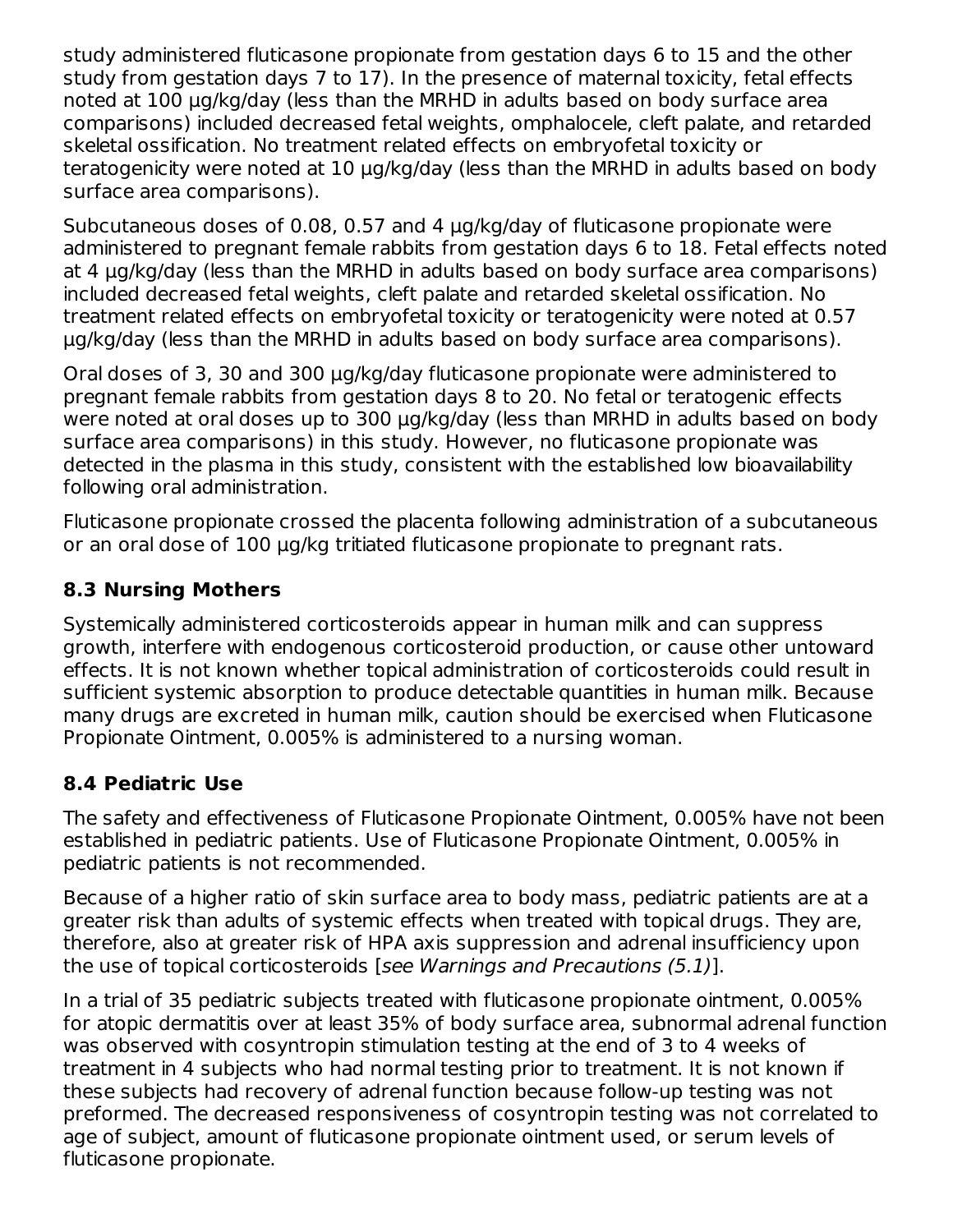In the above trail, telangiectasia on the face was noted in one subject on the eighth day of a 4-week treatment period. Facial use was discontinued and the telangiectasia resolved.

HPA axis suppression, Cushing's syndrome, linear growth retardation, delayed weight gain, and intracranial hypertension have been reported in pediatric patients receiving topical corticosteroids.

# **8.5 Geriatric Use**

A limited number of patients above 65 years of age (n=203) have been treated with Fluticasone Propionate Ointment, 0.005% in US and non-US clinical trials. No overall differences in safety or effectiveness were observed between these subjects and younger subjects, and other reported clinical experience has not identified differences in responses between the elderly and younger patients. However, greater sensitivity of some older individuals cannot be ruled out.

# **11 DESCRIPTION**

Fluticasone Propionate Ointment, 0.005% contains fluticasone propionate [S-Fluoromethyl 6α, 9α-difluoro-11β-hydroxy-16α-methyl-3-oxo-17αpropionyloxyandrosta-1,4-diene-17 β-carbothioate], a synthetic fluorinated corticosteroid, for topical use.

Chemically, fluticasone propionate is  $\mathsf{C}_{25}\mathsf{H}_{31}\mathsf{F}_3\mathsf{O}_5\mathsf{S}.$  It has the following structural formula:

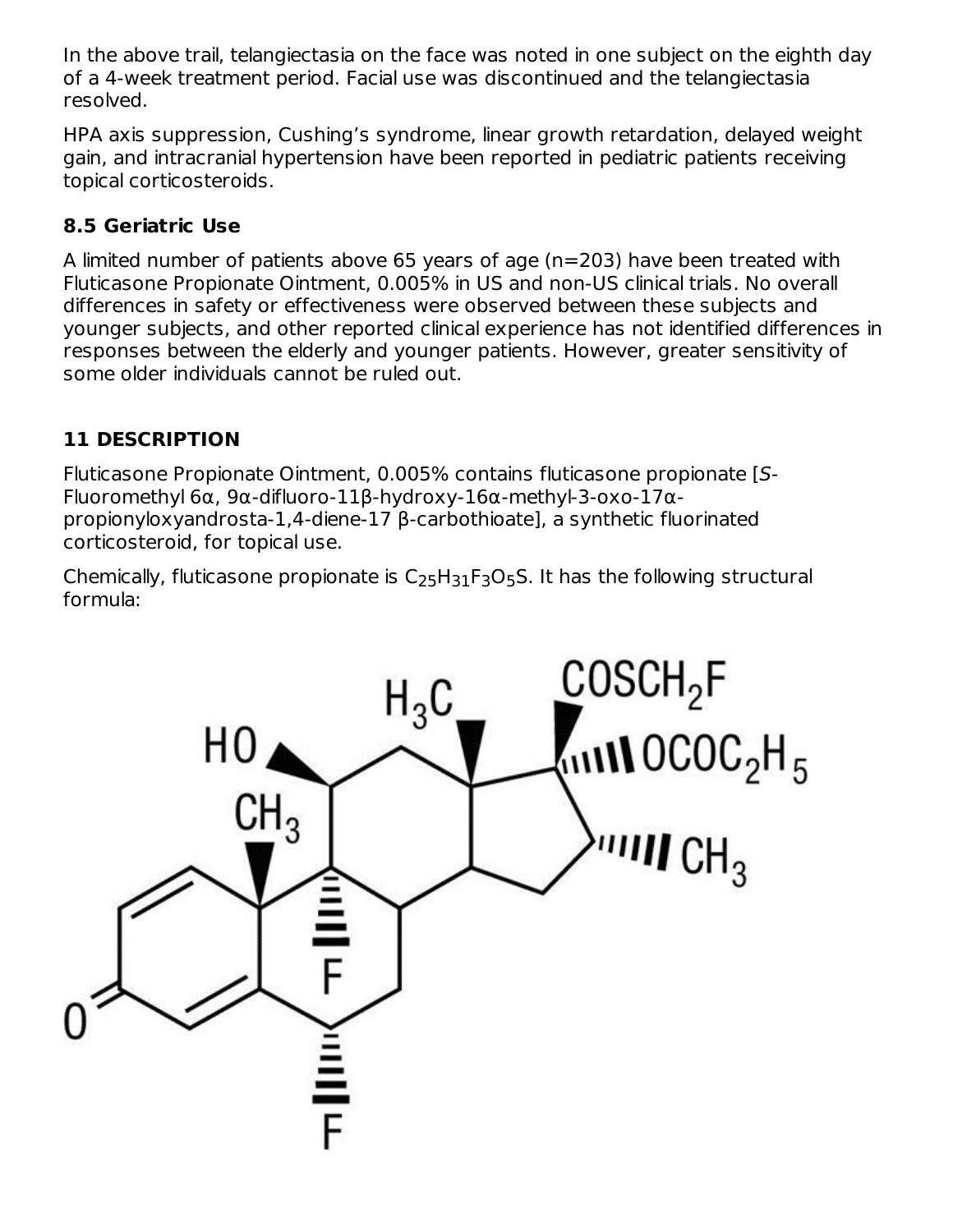Fluticasone propionate has a molecular weight of 500.6. It is a white to off-white powder and is insoluble in water.

Each gram of Fluticasone Propionate Ointment, 0.005% contains fluticasone propionate 0.05 mg in a white to off-white translucent ointment base of liquid paraffin, microcrystalline wax, propylene glycol, and sorbitan sesquioleate.

# **12 CLINICAL PHARMACOLOGY**

### **12.1 Mechanism of Action**

Corticosteroids play a role in cellular signaling, immune function, inflammation, and protein regulation; however, the precise mechanism of action of Fluticasone Propionate Ointment, 0.005% in corticosteroid-responsive dermatoses is unknown.

#### **12.2 Pharmacodynamics**

#### Vasoconstrictor Assay

Studies performed with fluticasone propionate ointment, 0.005% indicate that it is in the medium range of potency as demonstrated in vasoconstrictor trials in healthy subjects when compared with other topical corticosteroids. However, similar blanching scores do not necessarily imply therapeutic equivalence.

### **12.3 Pharmacokinetics**

#### Absorption

The extent of percutaneous absorption of topical corticosteroids is determined by many factors, including the vehicle and the integrity of the epidermal barrier. Occlusive dressing enhances penetration. Topical corticosteroids can be absorbed from normal intact skin. Inflammation and/or other disease processes in the skin increase percutaneous absorption.

In a study of 6 healthy subjects applying 25 g of fluticasone propionate ointment 0.005% twice daily to the trunk and legs for up to 5 days under occlusion, plasma levels of fluticasone ranged from 0.08 to 0.22 ng/mL.

#### **Distribution**

The percentage of fluticasone propionate bound to human plasma proteins averaged 91%. Fluticasone propionate is weakly and reversibly bound to erythrocytes. Fluticasone propionate is not significantly bound to human transcortin.

#### Metabolism

No metabolites of fluticasone propionate were detected in an in vitro study of radiolabeled fluticasone propionate incubated in human skin homogenate.

Fluticasone propionate is metabolized in the liver by cytochrome P450 3A4-mediated hydrolysis of the 5-fluoromethyl carbothioate grouping. This transformation occurs in 1 metabolic step to produce the inactive 17-β-carboxylic acid metabolite, the only known metabolite detected in man. This metabolite has approximately 2,000 times less affinity than the parent drug for the glucocorticoid receptor of human lung cytosol in vitro and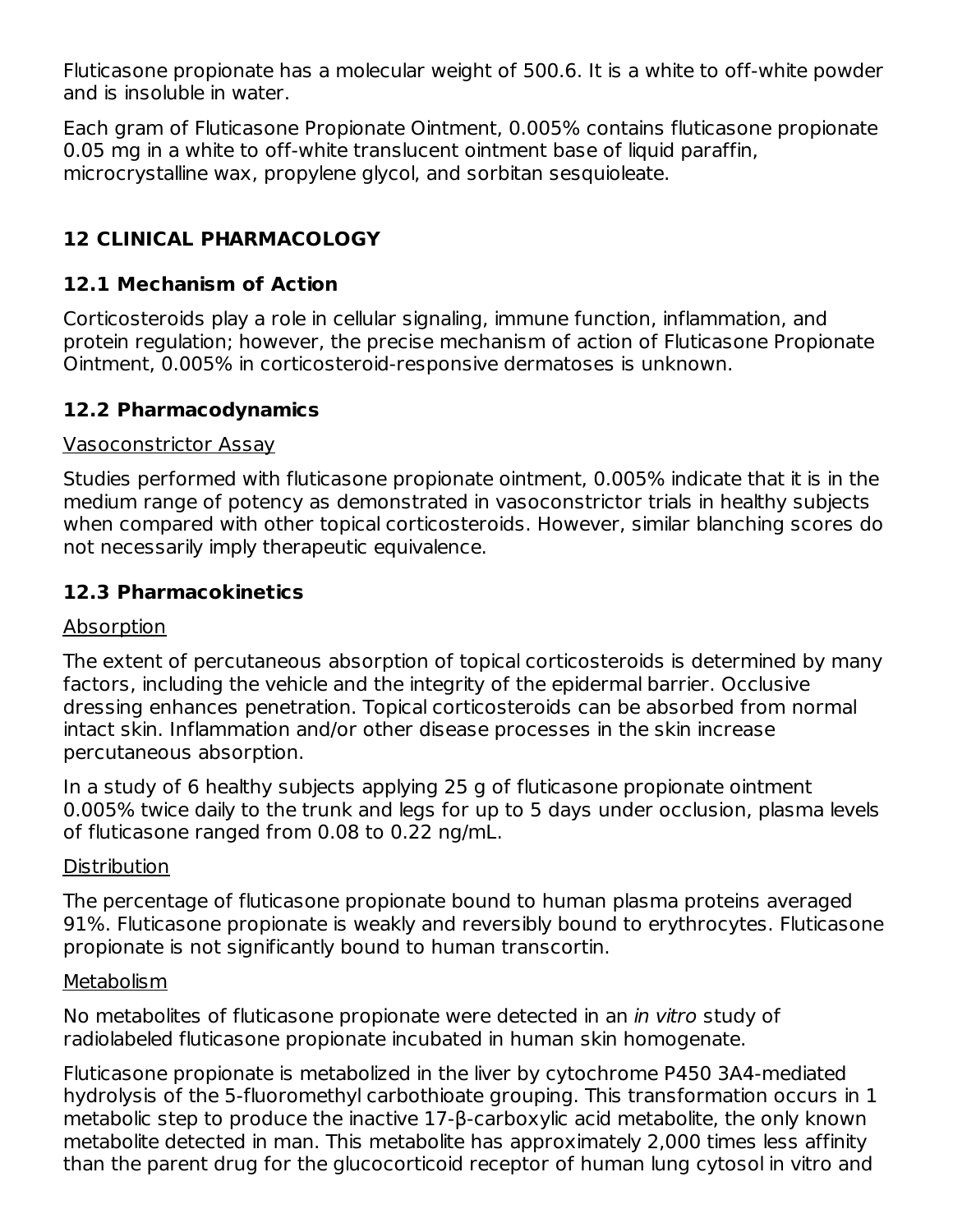negligible pharmacological activity in animal studies. Other metabolites detected in vitro using cultured human hepatoma cells have not been detected in man.

# **13 NONCLINICAL TOXICOLOGY**

### **13.1 Carcinogenesis, Mutagenesis, Impairment of Fertility**

In an oral (gavage) mouse carcinogenicity study, doses of 0.1, 0.3, and 1 mg/kg/day fluticasone propionate were administered to mice for 18 months. Fluticasone propionate demonstrated no tumorigenic potential at oral doses up to 1 mg/kg/day (less than the MRHD in adults based on body surface comparisons) in this study.

In a dermal mouse carcinogenicity study, 0.05% fluticasone propionate ointment (40 μl) was topically administered for 1, 3 or 7 days/week for 80 weeks. Fluticasone propionate demonstrated no tumorigenic potential at dermal doses up to 6.7 μg/kg/day (less than the MRHD in adults based on body surface area comparisons) in this study.

Fluticasone propionate revealed no evidence of mutagenic or clastogenic potential based on the results of five in vitro genotoxicity tests (Ames assay, E. coli fluctuation test, S. cerevisiae gene conversion test, Chinese hamster ovary cell chromosome aberration assay and human lymphocyte chromosome aberration assay) and one in vino genotoxicity test (mouse micronucleus assay).

No evidence of impairment of fertility or effect on mating performance was observed in a fertility and general reproductive performance study conducted in male and female rats at subcutaneous doses up to 50 μg/kg/day (less than the MRHD in adults based on body surface area comparisons).

# **16 HOW SUPPLIED/STORAGE AND HANDLING**

Fluticasone Propionate Ointment, 0.005% is a white to off-white translucent ointment supplied as follows:

30 g tube (NDC 63629-8662-1)

Store at 20-25°C (68-77°F)

# **17 PATIENT COUNSELING INFORMATION**

Advise the patient to read the FDA-approved patient labeling (Patient Information).

Advise the patient:

- Avoid contact with the eyes.
- Do not bandage the treated skin area, or cover or wrap it to cause occlusion unless directed by the healthcare provider.
- Report any signs of local adverse reaction to their healthcare provider.
- Do not use on the face, underarms, or groin areas unless directed by the healthcare provider.

Manufactured By Perrigo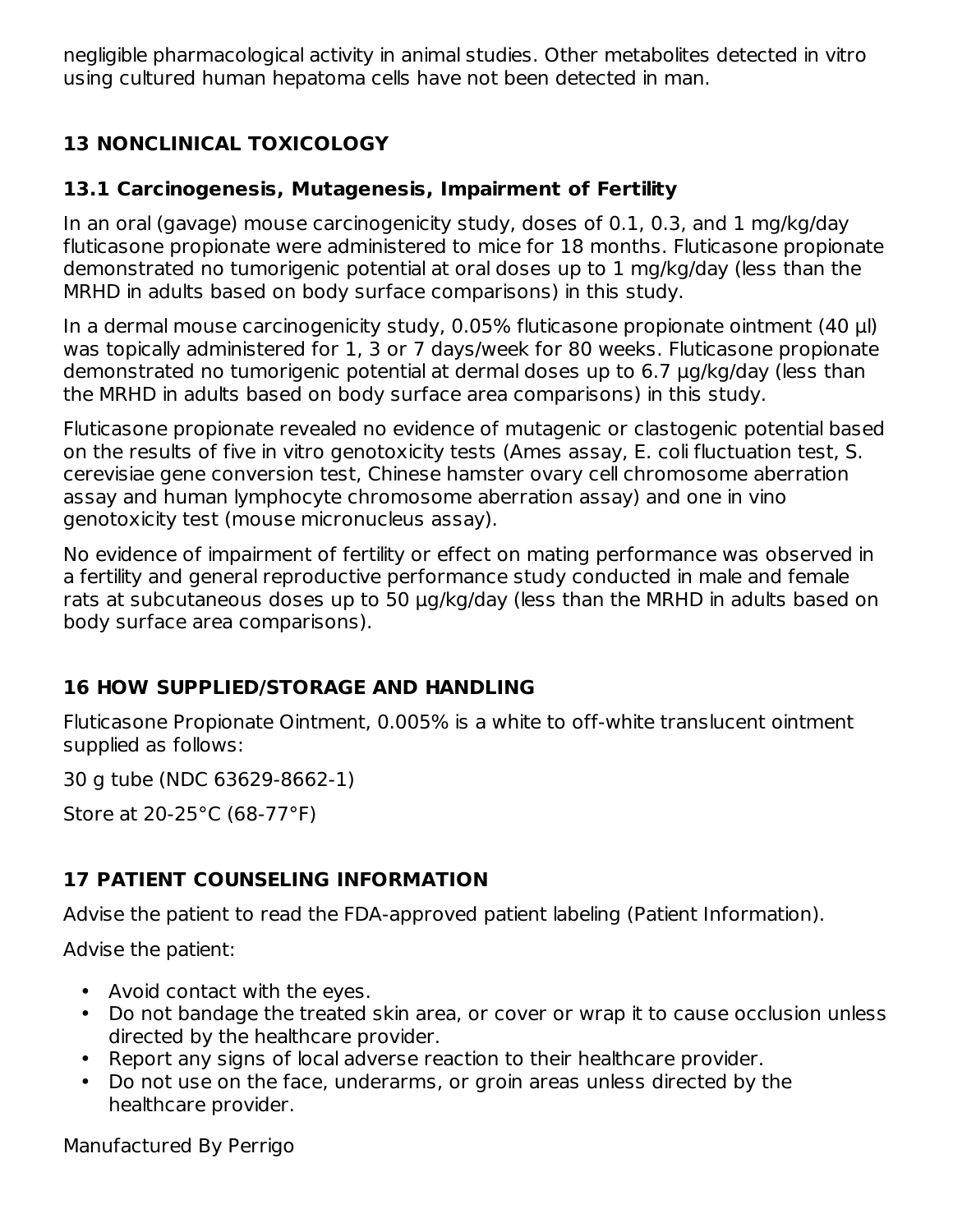Bronx, NY 10457

Rev 08-17

#### **PATIENT INFORMATION**

### **FLUTICASONE PROPIONATE OINTMENT, 0.005%**

**Important: Fluticasone Propionate Ointment, 0.005% is for use on skin only (topical).** Do not get Fluticasone Propionate Ointment, 0.005% near or in your eyes, mouth, or vagina.

Read this Patient Information before you start using Fluticasone Propionate Ointment, 0.005% and each time you get a refill. There may be new information.

This information does not take the place of talking to your healthcare provider about your medical condition or your treatment.

# **What is Fluticasone Propionate Ointment, 0.005%?**

Fluticasone Propionate Ointment, 0.005% is a prescription corticosteroid medicine used on the skin (topical) for the relief of inflammation and itching caused by certain skin conditions in adults.

It is not known if Fluticasone Propionate Ointment, 0.005% is safe and effective in children. Fluticasone Propionate Ointment, 0.005% is not recommended for use in children.

#### **Before using Fluticasone Propionate Ointment, 0.005%, tell your healthcare provider about all of your medical conditions, including if you:**

- have an allergy to any of the ingredients in Fluticasone Propionate Ointment, 0.005%
- have a skin infection at the site to be treated.

You may also need medicine to treat the skin infection.

- have adrenal gland problems
- have liver problems
- have diabetes
- have thinning skin (atrophy) at the site to be treated
- are pregnant or plan to become pregnant. It is not known if Fluticasone Propionate Ointment, 0.005% will harm your unborn baby.
- are breastfeeding or plan to breastfeed. It is not known if Fluticasone Propionate Ointment, 0.005% can pass into your breast milk and harm your baby.

# **Tell your healthcare provider about all the medicines you take,**

including prescription and over-the counter medicines, vitamins, and herbal supplements. Especially tell your healthcare provider if you take other corticosteroid medicines by mouth or use other products on your skin that contain corticosteroids.

# **How should I use Fluticasone Propionate Ointment, 0.005%?**

• Use Fluticasone Propionate Ointment, 0.005% exactly as your healthcare provider tells you to use it.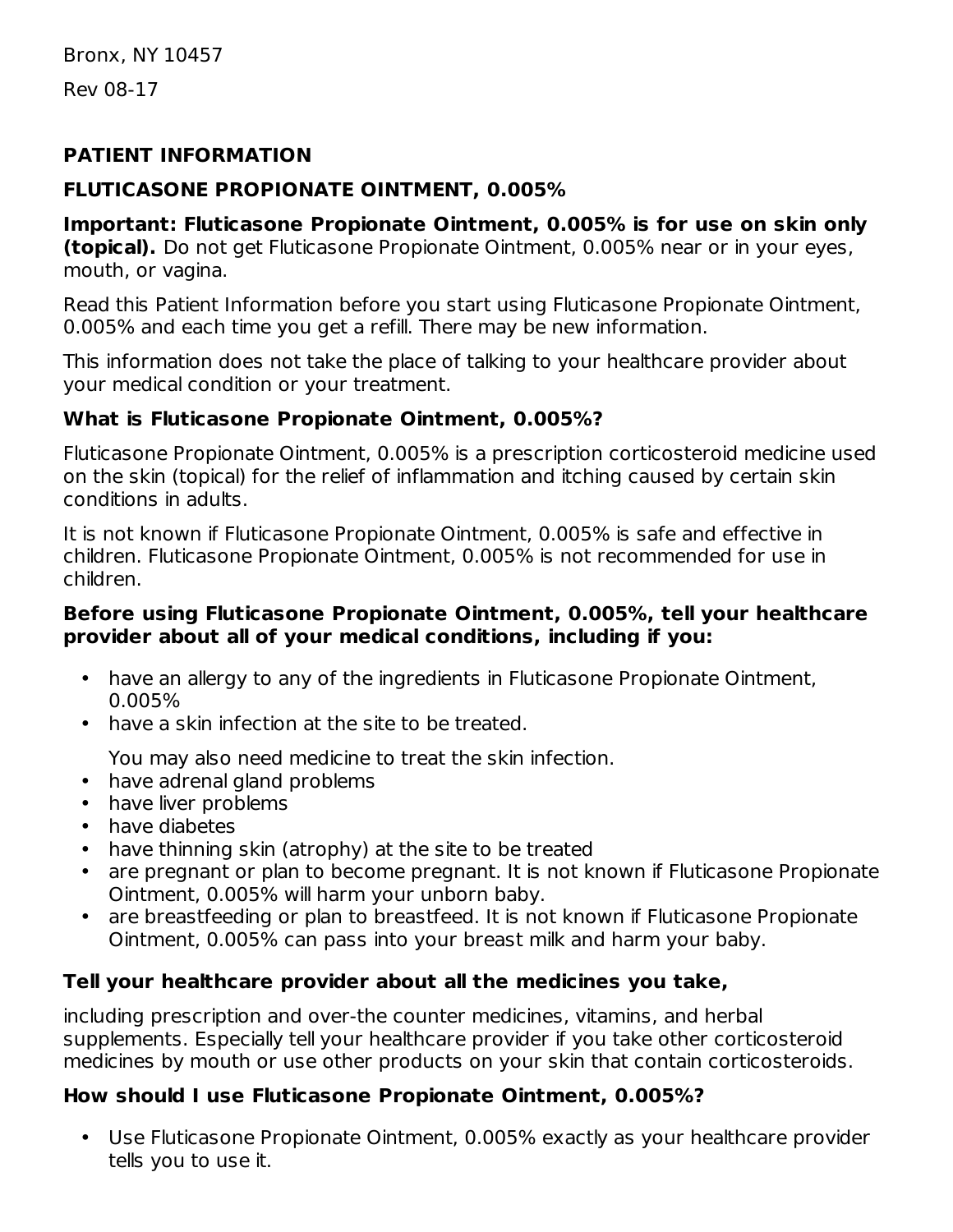- Apply a thin film of Fluticasone Propionate Ointment, 0.005% to the affected area 2 times each day. Gently rub into your skin.
- Do not bandage, cover, or wrap the treated area unless your healthcare provider tells you to.
- Do not use Fluticasone Propionate Ointment, 0.005% on your face, groin, underarms (armpits), unless your healthcare provider tells you to.
- Wash your hands after applying Fluticasone Propionate Ointment, 0.005%, unless your hands are being treated.
- Tell your healthcare provider if your symptoms get worse with Fluticasone Propionate Ointment, 0.005% or if your symptoms do not improve after 2 weeks of treatment.

#### **What are the possible side effects of Fluticasone Propionate Ointment, 0.005%?**

#### **Fluticasone Propionate Ointment, 0.005% may cause serious side effects, including:**

- **Fluticasone Propionate Ointment, 0.005% can pass through your skin and may** cause adrenal gland problems. This is more likely to happen if you use Fluticasone Propionate Ointment, 0.005% for too long, use it over a large treatment area, use it with other topical medicines that contain corticosteroids, cover the treated area, or have liver failure. Your healthcare provider may do blood tests to check your adrenal gland function during and after treatment with Fluticasone Propionate Ointment, 0.005%.
- **Skin problems, including skin reactions or thinning of your skin (atrophy), skin infections and allergic reactions** (allergic contact dermatitis) at the treatment site. Tell your healthcare provider if you get any skin reactions such as pain, tenderness, swelling, or healing problems.

**The most common side effects of Fluticasone Propionate Ointment, 0.005%** include itching, burning, excessive hair growth, skin redness, hives, and lightheadedness.

These are not all the possible side effects of Fluticasone Propionate Ointment, 0.005%. Call your doctor for medical advice about side effects. You may report side effects to FDA at 1-800-FDA-1088.

### **How should I store Fluticasone Propionate Ointment, 0.005%?**

• Store Fluticasone Propionate Ointment, 0.005% between 20-25°C (68-77°F).

#### **Keep Fluticasone Propionate Ointment, 0.005% and all medicines out of reach of children.**

#### **General information about the safe and effective use of Fluticasone Propionate Ointment, 0.005%.**

Medicines are sometimes prescribed for purposes other than those listed in the Patient Information leaflet. Do not use Fluticasone Propionate Ointment, 0.005% for a condition for which it was not prescribed. Do not give Fluticasone Propionate Ointment, 0.005% to other people, even if they have the same symptoms you have. It may harm them. You can ask your pharmacist or healthcare provider for information about Fluticasone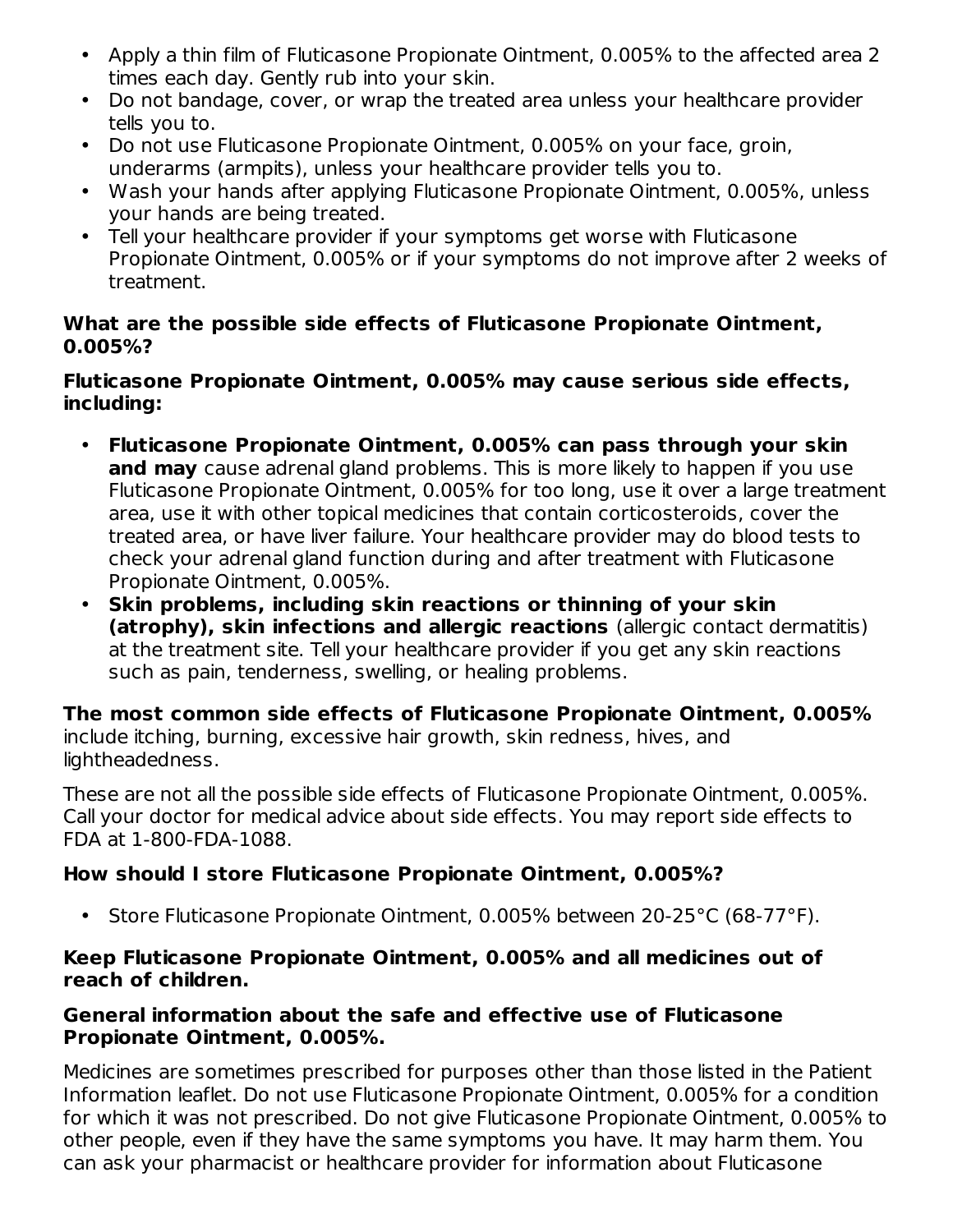Propionate Ointment, 0.005% that is written for health professionals.

#### **What are the active ingredients in Fluticasone Propionate Ointment, 0.005%?**

**Active ingredient:** fluticasone propionate

**Inactive ingredients:** liquid paraffin, microcrystalline wax, propylene glycol, and sorbitan sesquioleate

Manufactured By Perrigo

Bronx, NY 10457

Rev 08-17

This Patient Information has been approved by the U.S. Food and Drug Administration.

: 0A300 RC JX2

### **Fluticasone Propionate 0.005% Oint, #30**



**PHARMACEUTICALS** 

NET WT 30 g

| <b>FLUTICASONE PROPIONATE</b> |  |
|-------------------------------|--|
|-------------------------------|--|

fluticasone propionate ointment

| <b>Product Information</b>                                                    |                                          |                              |                    |                                   |                 |
|-------------------------------------------------------------------------------|------------------------------------------|------------------------------|--------------------|-----------------------------------|-----------------|
| <b>Product Type</b>                                                           | <b>HUMAN PRESCRIPTION</b><br><b>DRUG</b> | <b>Item Code</b><br>(Source) |                    | NDC:63629-8662(NDC:45802-<br>221) |                 |
| <b>Route of Administration</b>                                                | <b>TOPICAL</b>                           |                              |                    |                                   |                 |
|                                                                               |                                          |                              |                    |                                   |                 |
| <b>Active Ingredient/Active Moiety</b>                                        |                                          |                              |                    |                                   |                 |
| <b>Ingredient Name</b><br><b>Basis of Strength</b>                            |                                          |                              |                    |                                   | <b>Strength</b> |
| FLUTICASONE PROPIONATE (UNII: O2GMZ0LF5W) (FLUTICASONE -<br>UNII: CUT2W21N7U) |                                          | <b>PROPIONATE</b>            | <b>FLUTICASONE</b> | $0.05$ mg<br>in 1 <sub>q</sub>    |                 |
|                                                                               |                                          |                              |                    |                                   |                 |

#### **Inactive Ingredients**